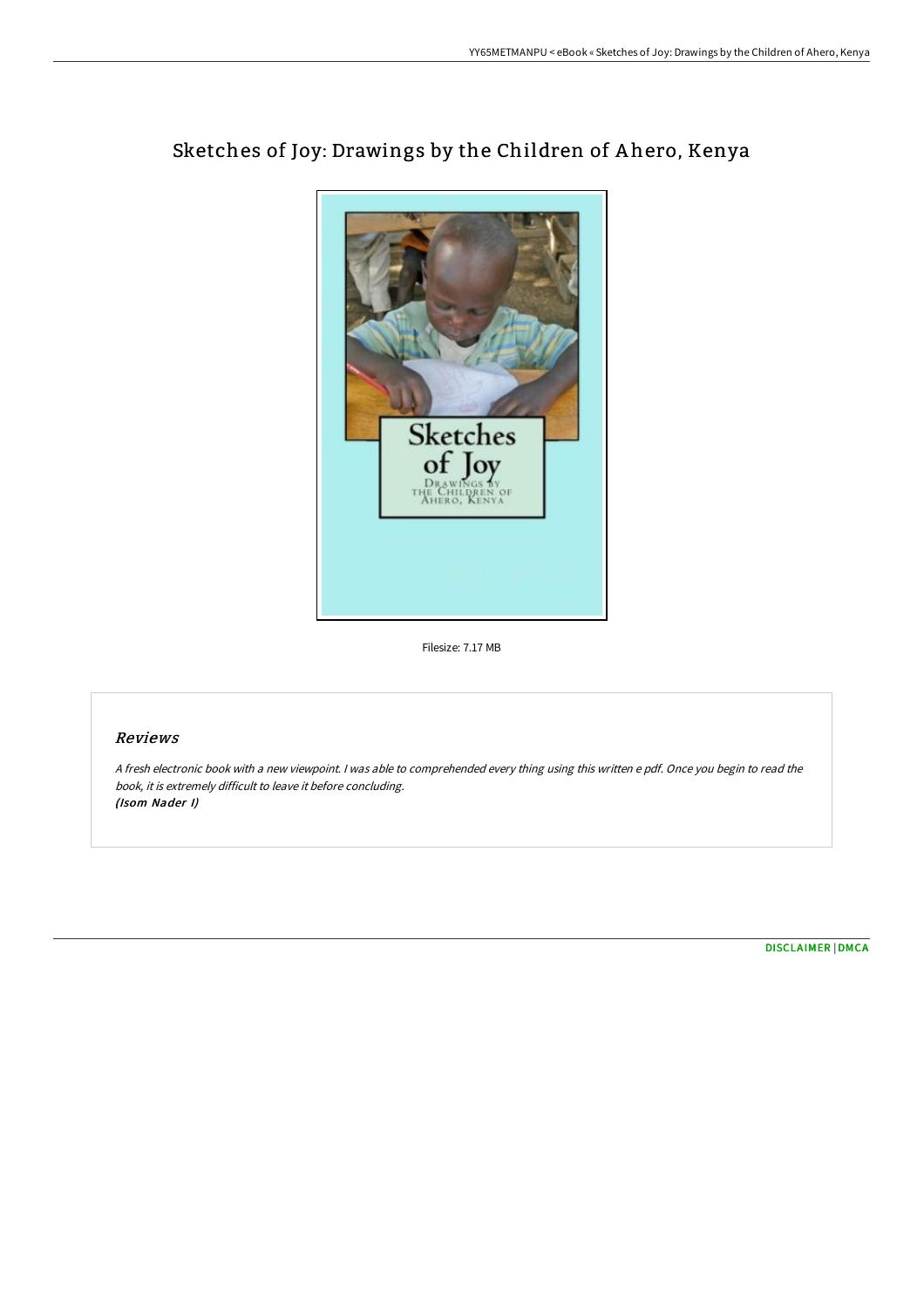## SKETCHES OF JOY: DRAWINGS BY THE CHILDREN OF AHERO, KENYA



To save Sketches of Joy: Drawings by the Children of Ahero, Kenya PDF, remember to click the hyperlink beneath and download the file or have accessibility to additional information that are relevant to SKETCHES OF JOY: DRAWINGS BY THE CHILDREN OF AHERO, KENYA book.

Createspace, United States, 2014. Paperback. Book Condition: New. 229 x 152 mm. Language: English . Brand New Book \*\*\*\*\* Print on Demand \*\*\*\*\*.In 2004 Bie Bostrom went to the town of Ahero, Kenya as a Peace Corps volunteer. After a long and successful career as a professional photographer-and after the loss of her husband-Bostrom, in her early 60s, opted for service. Ahero was a place of mud huts and minimal conveniences-no running water, no electricity. Bostrom s official job was Small Enterprise Development. But after living in the town for a time, she began to notice an unusual phenomenon: Many kids were living with their grandmothers. It turned out that a significant portion of the in-between generation, the parents, had died of HIV/AIDS. Bostrom took on the project of improving the quality of life for this group: finding ways to keep them healthy, to promote economic independence, and to provide educational opportunities for the grandchildren. She spent two years working in Ahero. Upon returning home, she knew that her work was unfinished. She started a nonprofit, appropriately named Grandmothers raising Grandchildren (GrG). This organization focuses on several projects: Providing goats and chickens for the families; creating water-supply locations; raising money for basic needs, including mosquito nets; providing supplies such as flour, cooking oil, and soap; buying clothes and shoes, including school uniforms for the children. Sketches of Joy is a book of kids drawings that Bostrom has collected during her stays in Ahero. The significance of these drawings is self-evident: Kids expressing themselves by creating pictures of the life they know. Profits from the sale of this collection go directly to Bostrom s organization Grandmothers raising Grandchildren. As you enjoy these drawings, you ll know that you ve also helped to support Bostrom s work.

 $\boxed{m}$ Read Sketches of Joy: [Drawings](http://www.bookdirs.com/sketches-of-joy-drawings-by-the-children-of-aher.html) by the Children of Ahero, Kenya Online  $\overline{\rm \bf PDF}$ [Download](http://www.bookdirs.com/sketches-of-joy-drawings-by-the-children-of-aher.html) PDF Sketches of Joy: Drawings by the Children of Ahero, Kenya